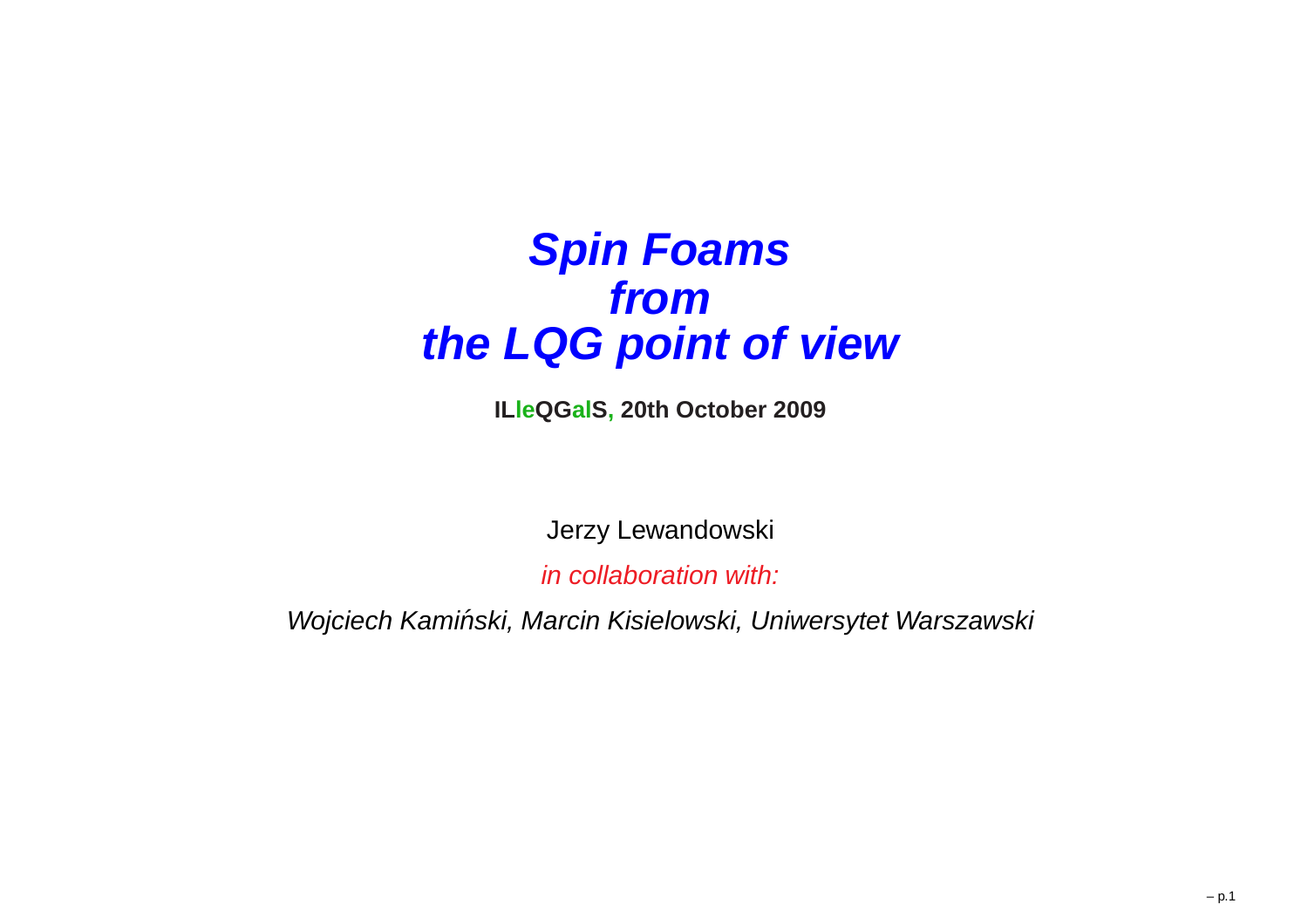#### **Plan**

#### **•** The goal:

<sup>a</sup> generalization of the EPRL spin foam model to all the spin-networkstates

#### • What for?

 For the compatibility with LQG: either we generalize SFs or werestrict/modify LQG to the piecewise linear spaces

- Strategy: We go on with the EPRL construction:
	- **Sufficiently general spin-foam: yes**
	- **characterization of vertex: yes**
	- characterization of spin-foam: yes
	- **vertex amplitude: yes**
	- the scheme of the SF models of gravity: yes
	- Barrett-Crane vertex: yes
	- **EPRL vertex: yes**
- **C** Technical result: injectivity of  $\mathsf{SU}(2)$  invariants  $\;\rightarrow\;$  EPRL  $\mathsf{SU}(2)\times\mathsf{SU}(2)$  invariants
- The limits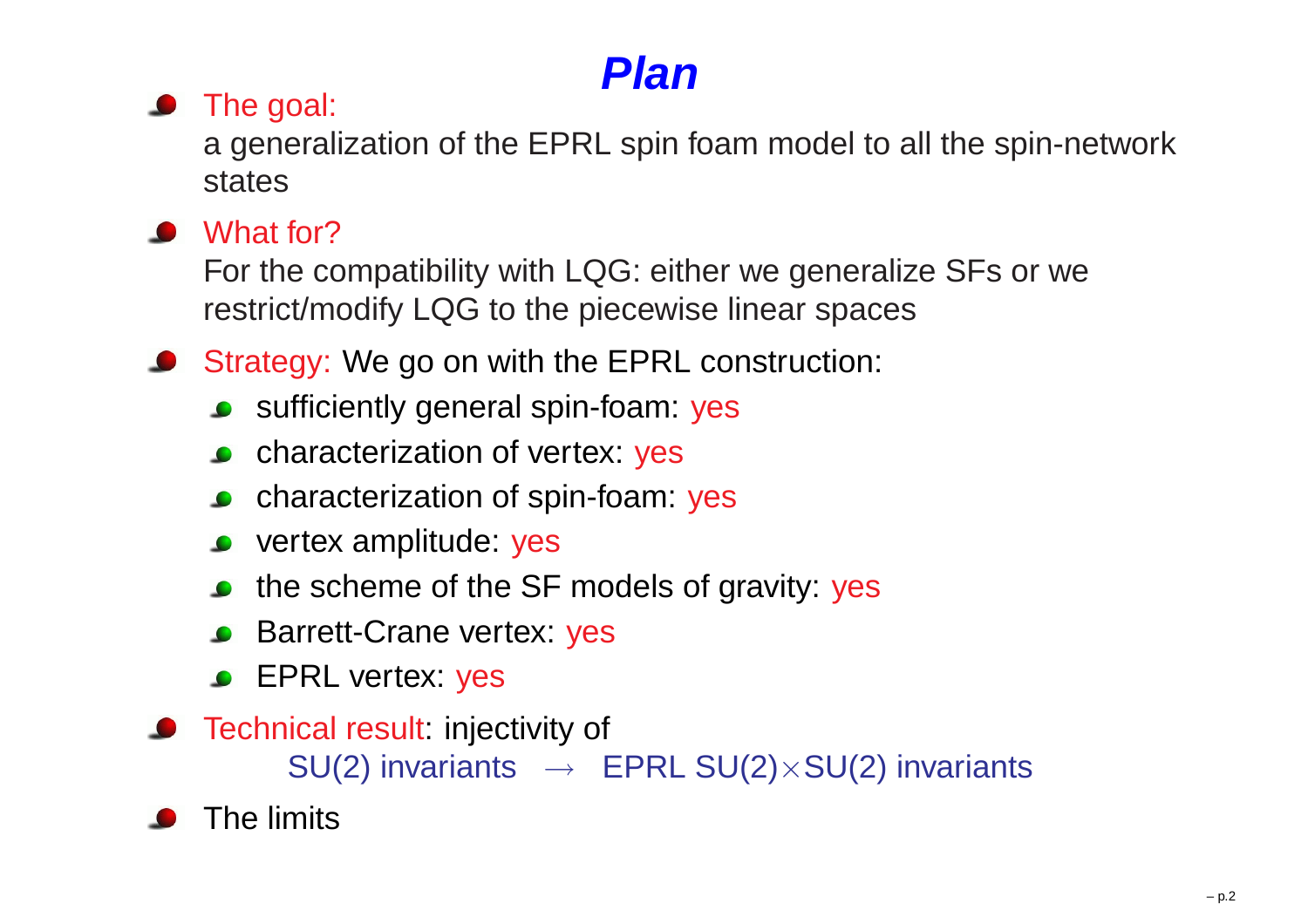#### **Papers**

- **C** classic: Reisenberger 1994, Reisenberger-Rovelli 1997, Barrett-Crane 1998, Yetter 1998, Barrett 1998, Reisenberger 1998, Baez 2000, Perez 2003
- newer: Bianchi-Modesto-Rovelli-Speciale 2006, Alesci-Rovelli 2007, Engle-Livine-Pereira-Rovelli 2008, also Freidel-Krasnov 2008 (sorryfor not considering that paper here!)

our paper: KKL 2009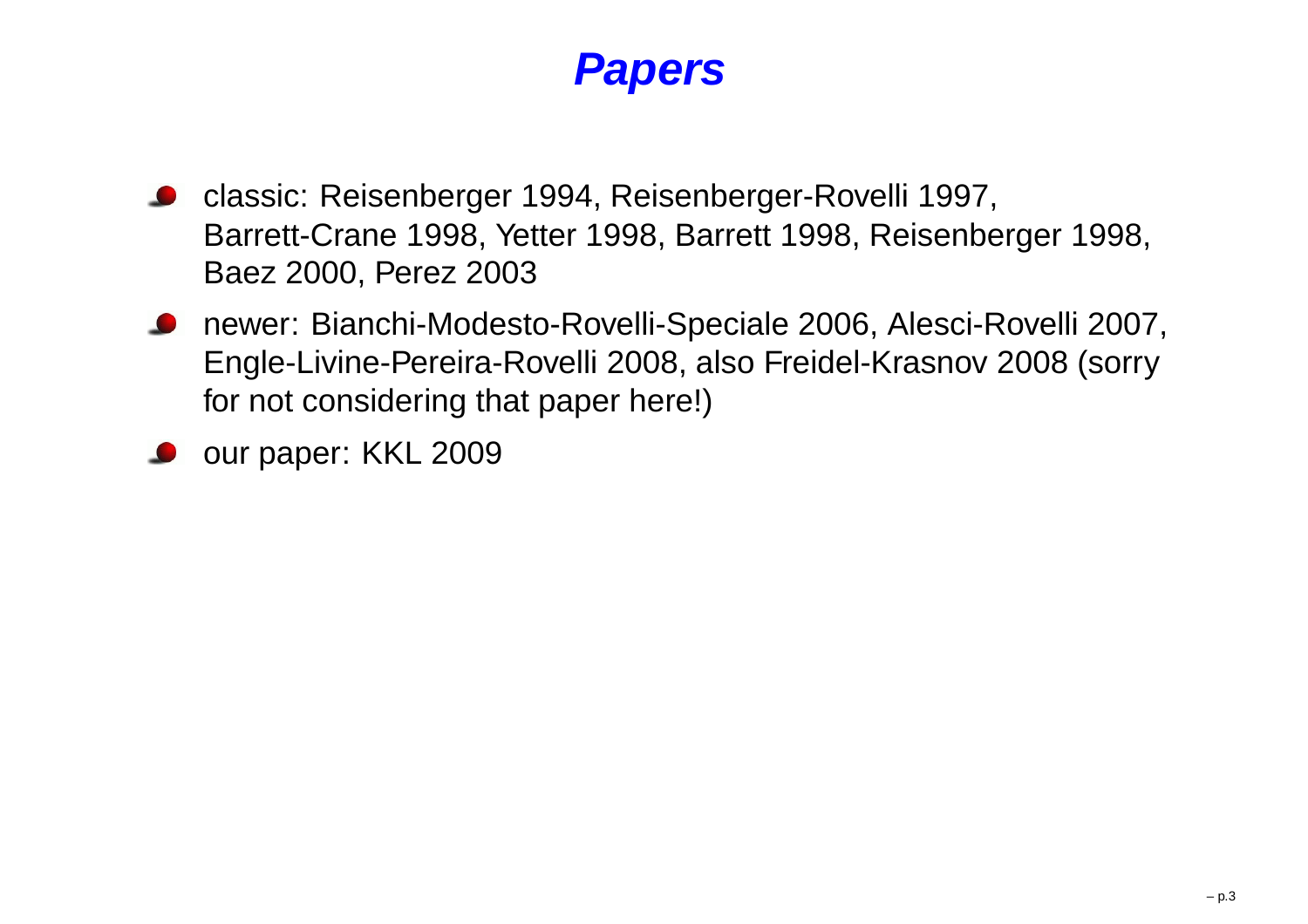## **Diffeomorphism invariant theories of connections**

- Given: a 3-manifold  $\Sigma$ , a Lie group  $G$ , its Lie algebra  $g$ , and the set  ${\mathcal A}$ of the  $g$  valued differential one-forms  $A$  (connections) on  $\Sigma.$
- Parallel transport defined by  $A \in \mathcal{A}$  along a finite curve  $e$  in  $\Sigma$ :  $A(e) := \text{Pexp} \int_e -A$
- The space  $\mathrm{Cyl}(\mathcal{A})$  of the cylindrical functions: a cylindrical  $\Psi: \mathcal{A} \rightarrow \mathbb{C},$  is defined by a finite set of finite, oriented curves  $e_1, ..., e_n$ in  $\Sigma$  and by a continues function  $\psi:G^n\to\mathbb{C},$  $\Psi(A) \; := \; \psi(A(e_1),...,A(e_n)).$
- There is a natural, diffeomorphism invariant integral:  $\int : \mathrm{Cyl}(\mathcal{A}) \ \rightarrow \ \mathbb{C}$
- Defines the scalar product:  $(\Psi | \Psi^{\prime}) = \int \bar{\Psi} \Psi^{\prime}$
- **•** the kinematical Hilbert space for diffeomorphism invariant theories of connections:  $(\mathrm{Cyl}(\mathcal{A}),\,(\,|\,)\,)$  , the completion
- $\textsf{LQG:}\ G=\textsf{SU}(2),\quad \textsf{SFM:}\ G=\textsf{SU}(2)\!\times\!\textsf{SU}(2)$  reduced to  $\textsf{SU}(2)$  by the simplicity constraints
- The cylindrical functions can be constructed from spin-networks<br>embodded in  $\Sigma$ : spin network states embedded in  $\Sigma$ : spin-network states  $\mathbf{P}$  – p.4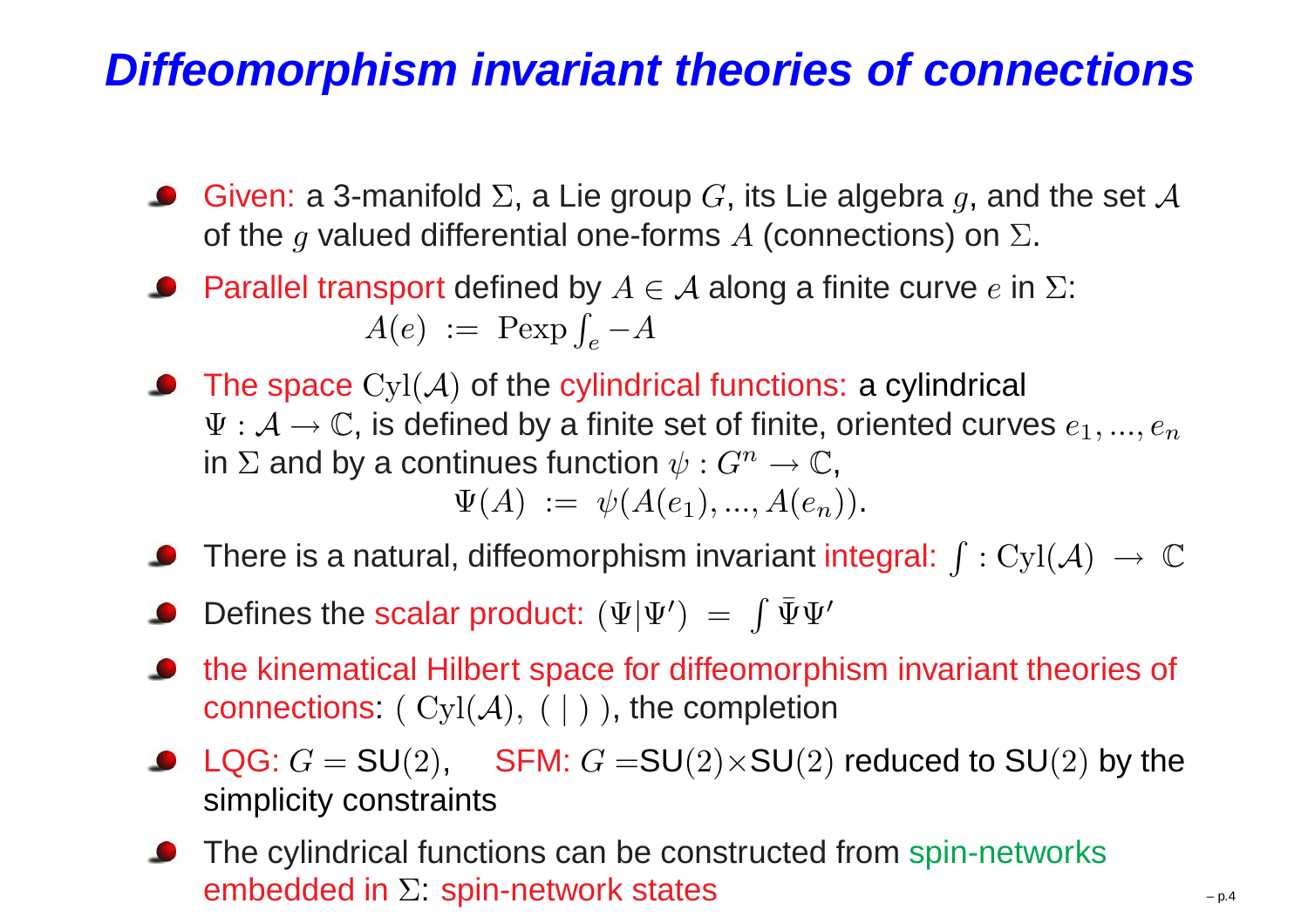#### **The spin-network states**

A graph embedded in  $\Sigma$ , irreducible representations  $\rho_I$  of a group  $G$  in the state intertwing  $\sigma$ Hilbert spaces  $\mathcal{H}_I$ , intertwiners:  $\iota_1~\in~\text{Inv}(\rho_1\otimes\rho_2\otimes\rho_3)~\subset~\mathcal{H}_1\otimes\mathcal{H}_2\otimes\mathcal{H}_3,$  $\iota_2$   $\in \text{ Inv}(\rho_1^* \otimes \rho_2^* \otimes \rho_3^*) \subset \mathcal{H}_1^* \otimes \mathcal{H}_2^* \otimes \mathcal{H}_3^*$  $_1^*\otimes\rho_2^*$  $_2^*\otimes\rho_3^*$  $\mathfrak{z}_3)$  ⊂  $\mathcal{H}_1^*$  1 $_1^*\otimes\mathcal{H}_2^*$  2 $\frac{1}{2}\otimes\mathcal{H}_3^*$ 3

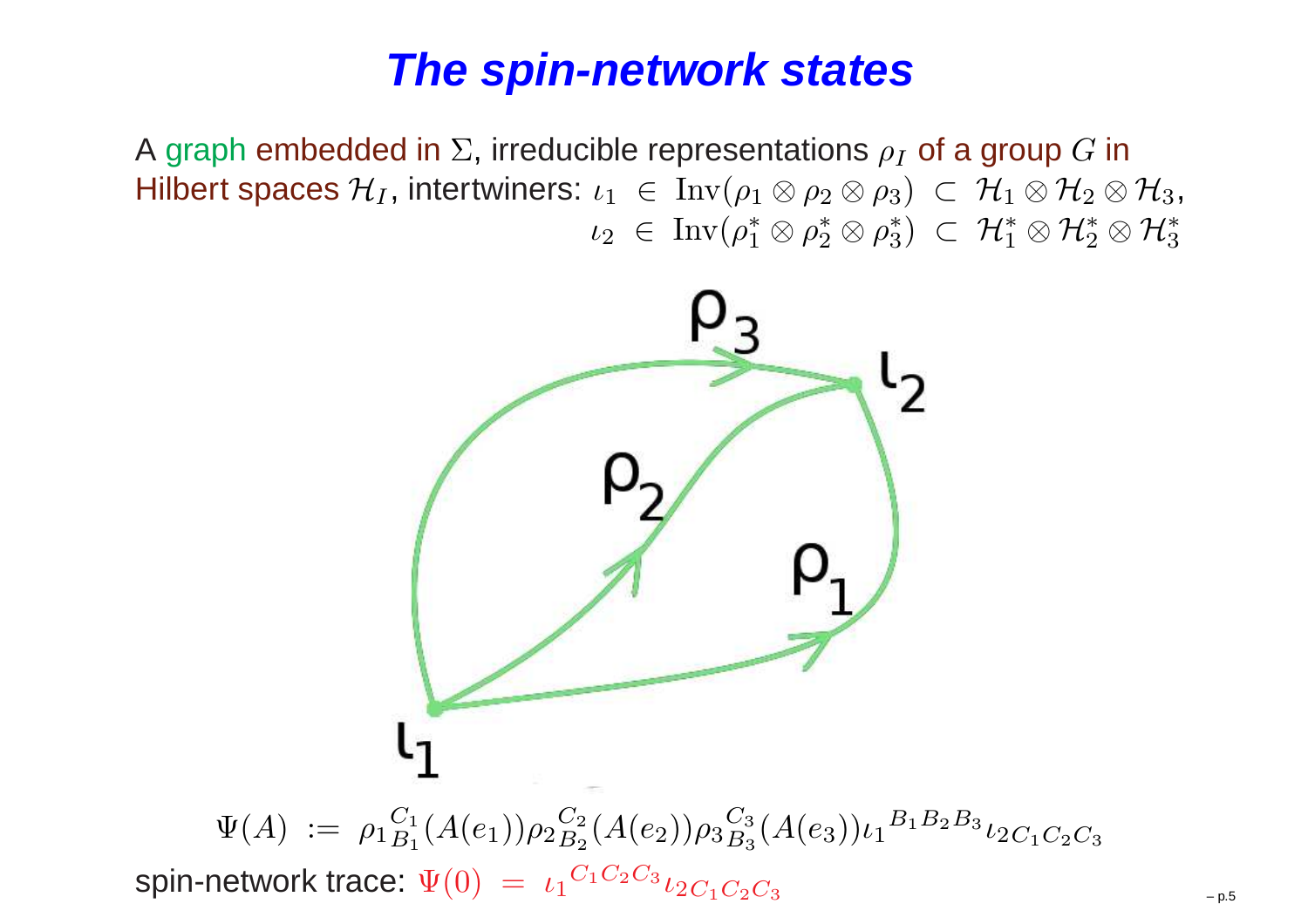#### **The idea of spin-network state evolution**

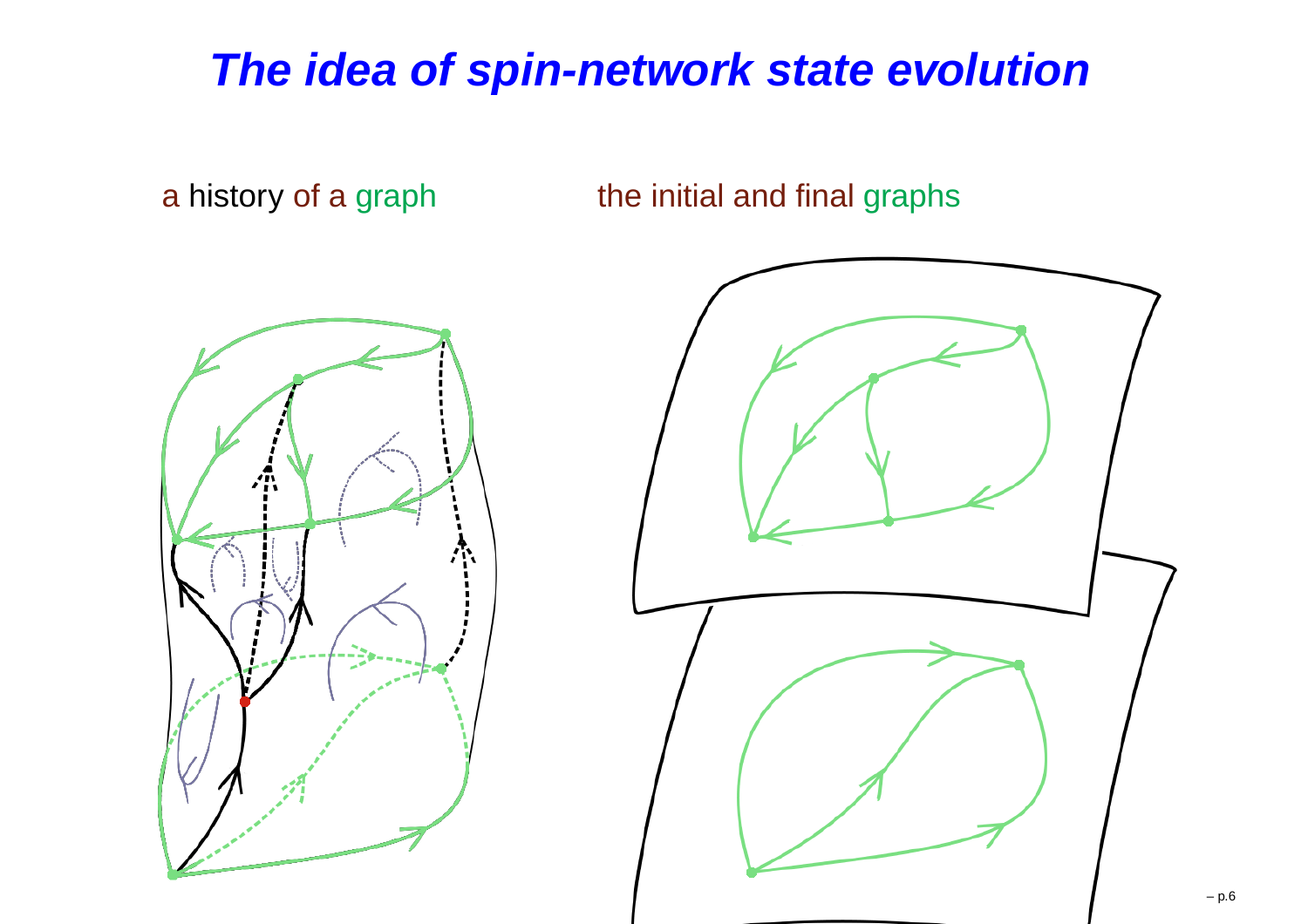#### **Foam: elements**



The circle shows the orientation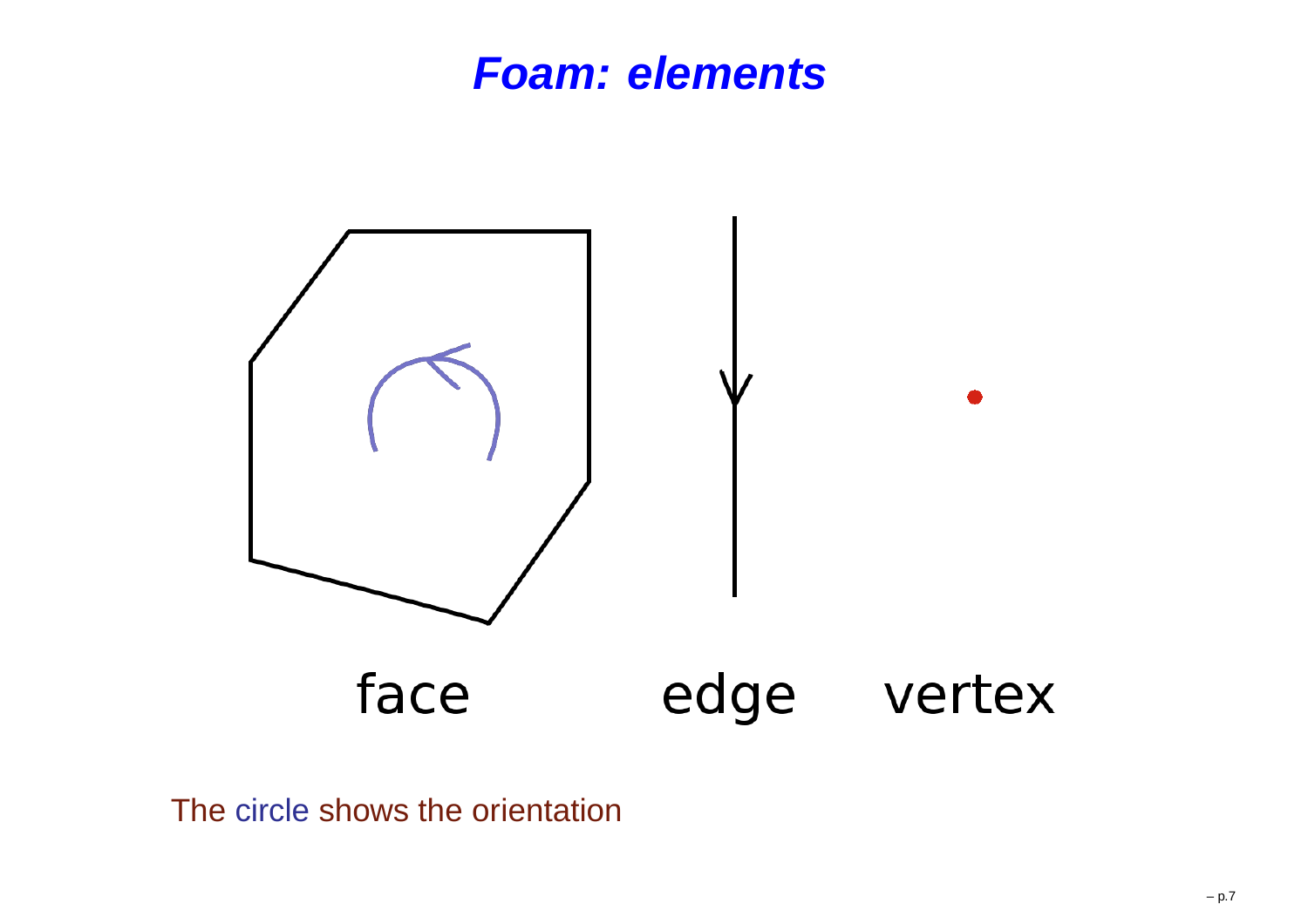#### **Foam: glueing**

Faces are glued with other faces along the edges.



Mathematically, <sup>a</sup> foam is <sup>a</sup> linear 2-cell complex with boundary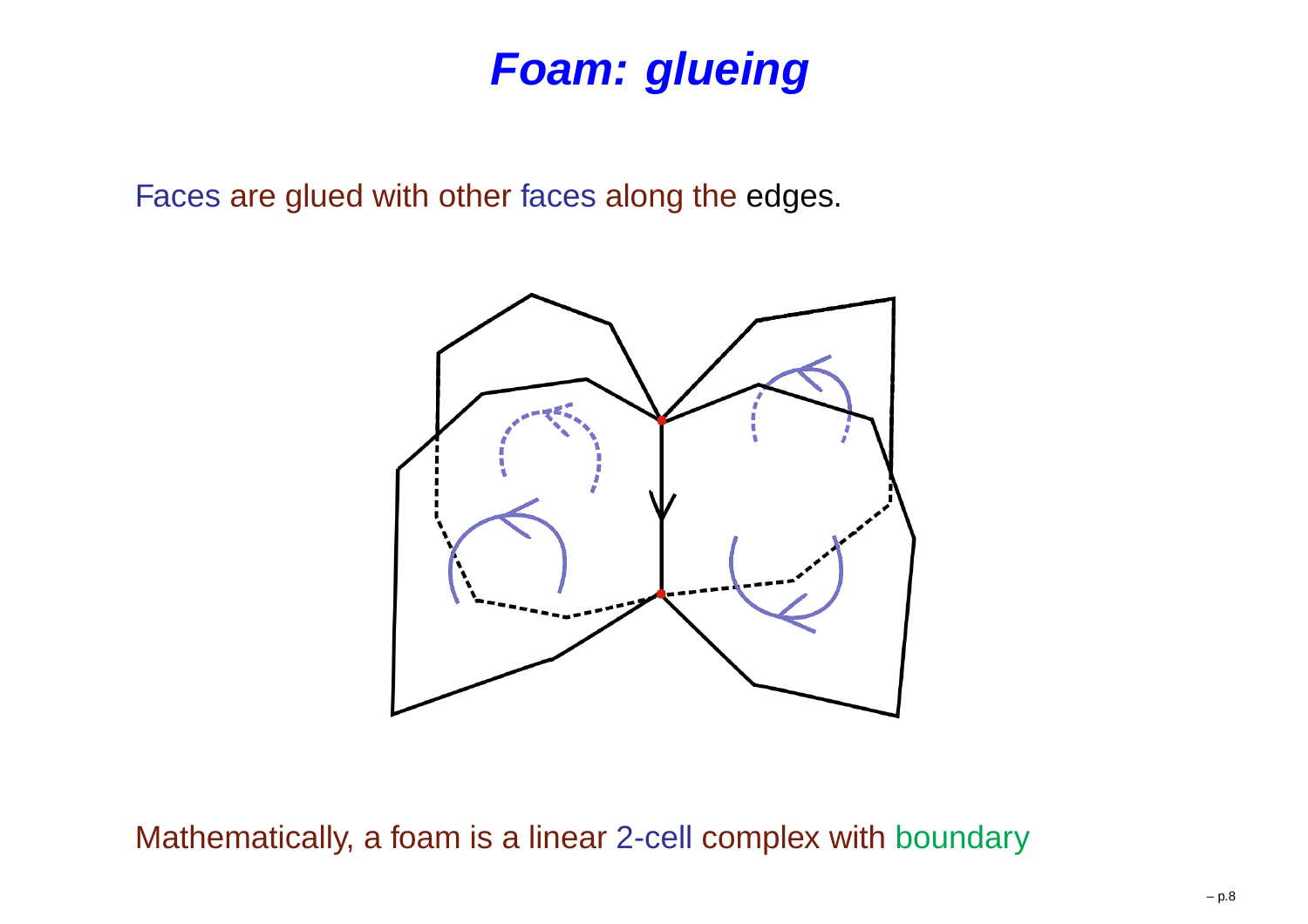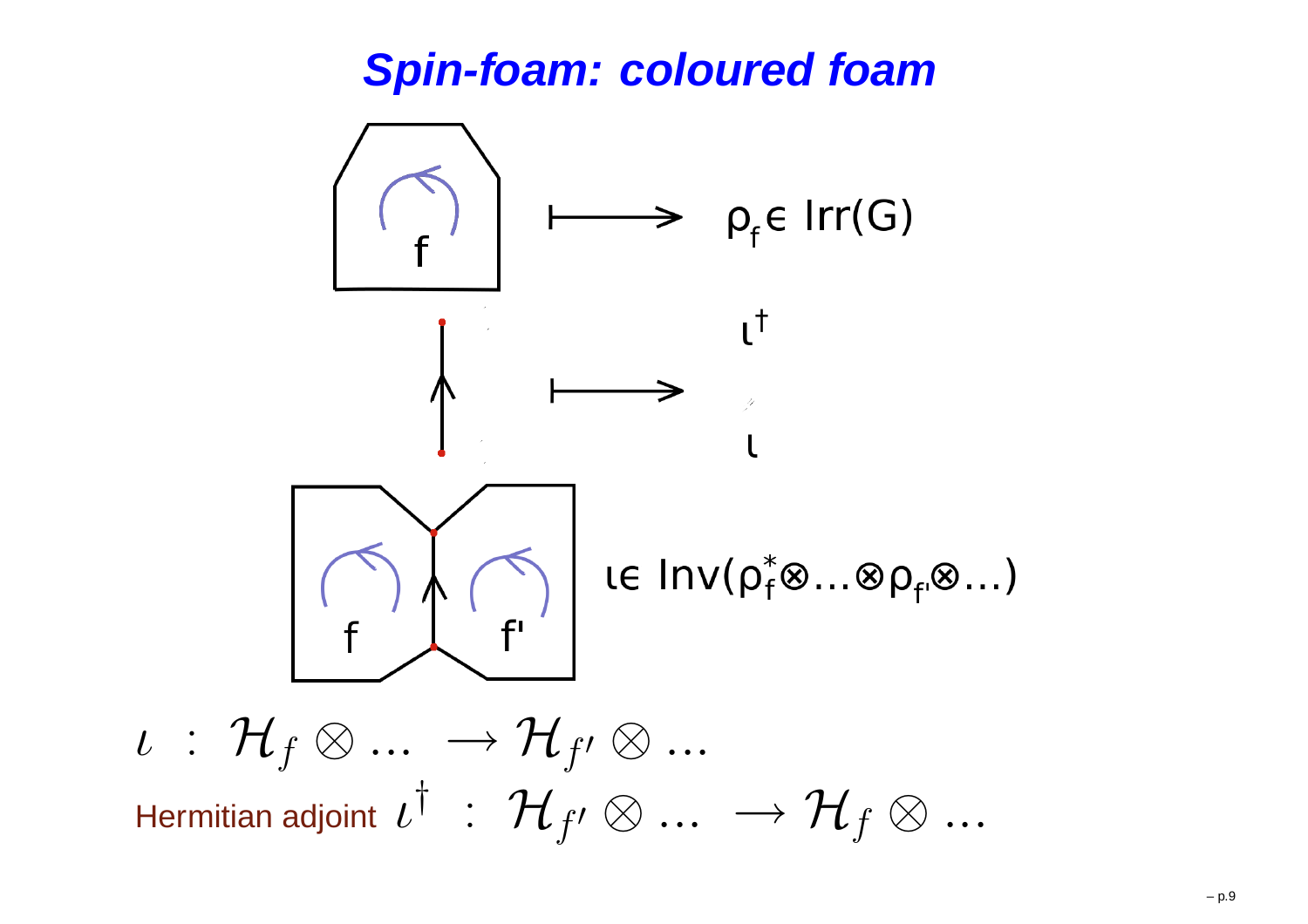#### **Spin-network induced on the boundary**

Spin-foam with<br>boundary

boundary **Induced spin-network** 

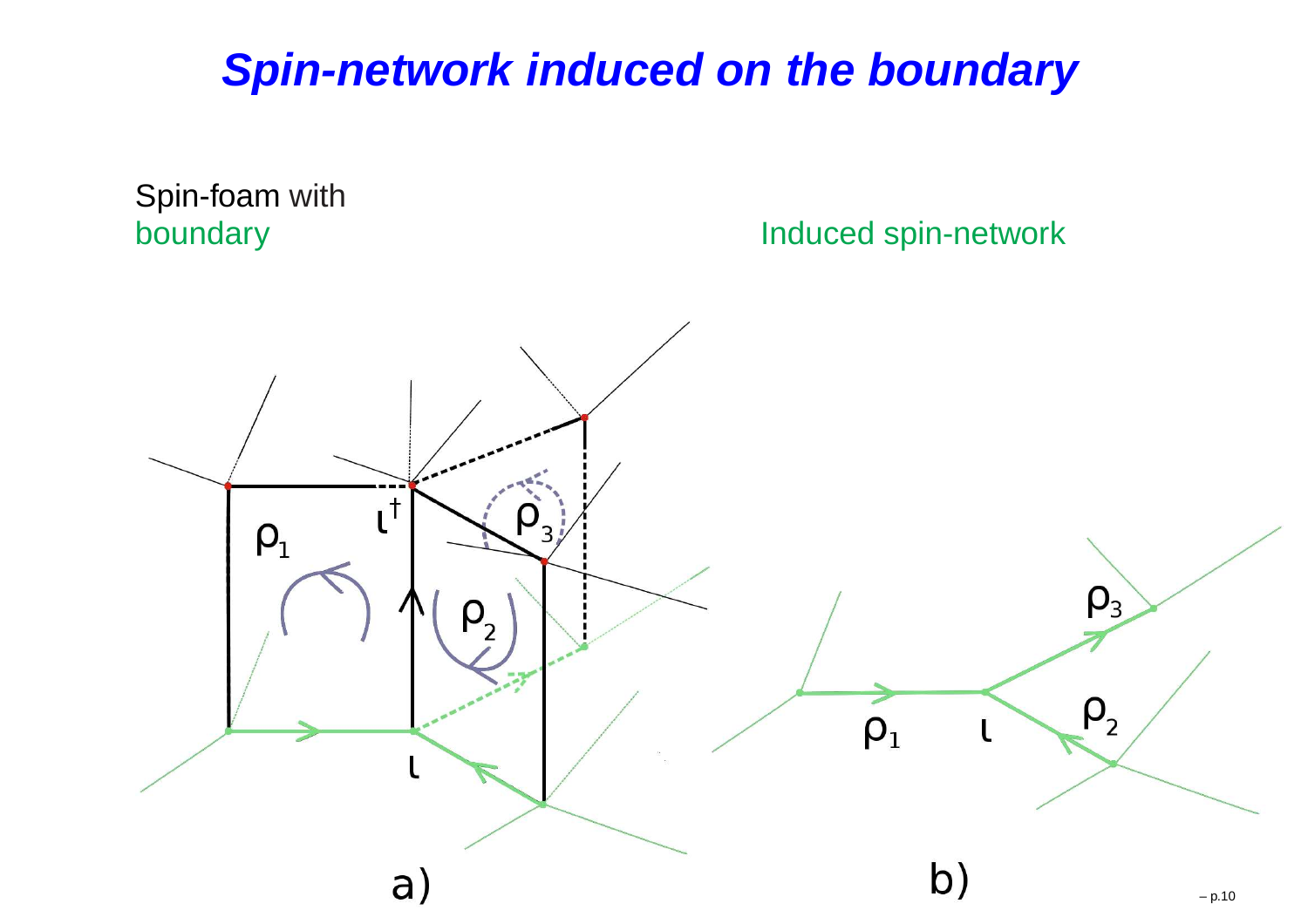#### **Faces meetting at <sup>a</sup> vertex**



a) Edges b) Every face meeting v contains exactly two of the edges – p.11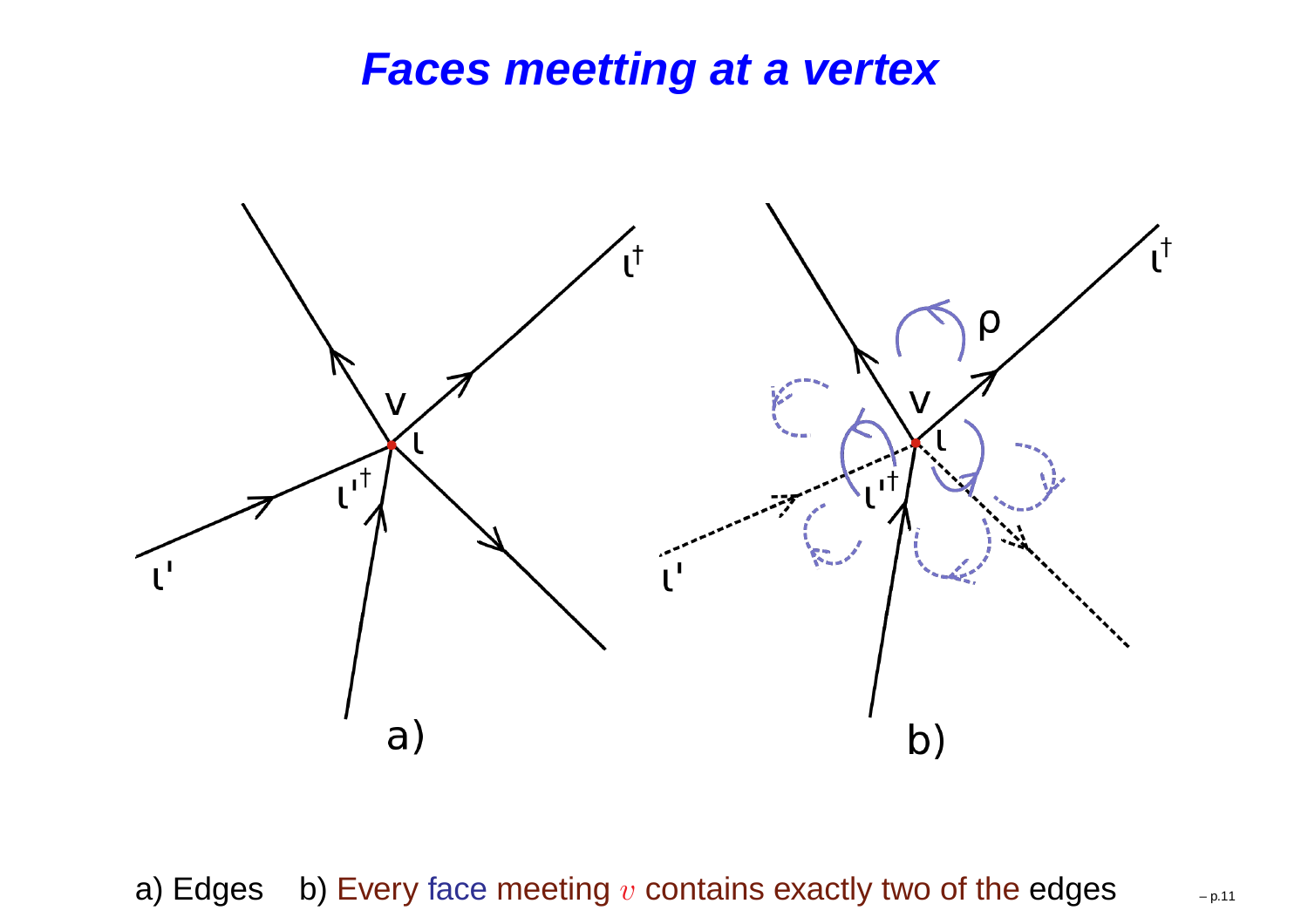#### **The vertex structure**

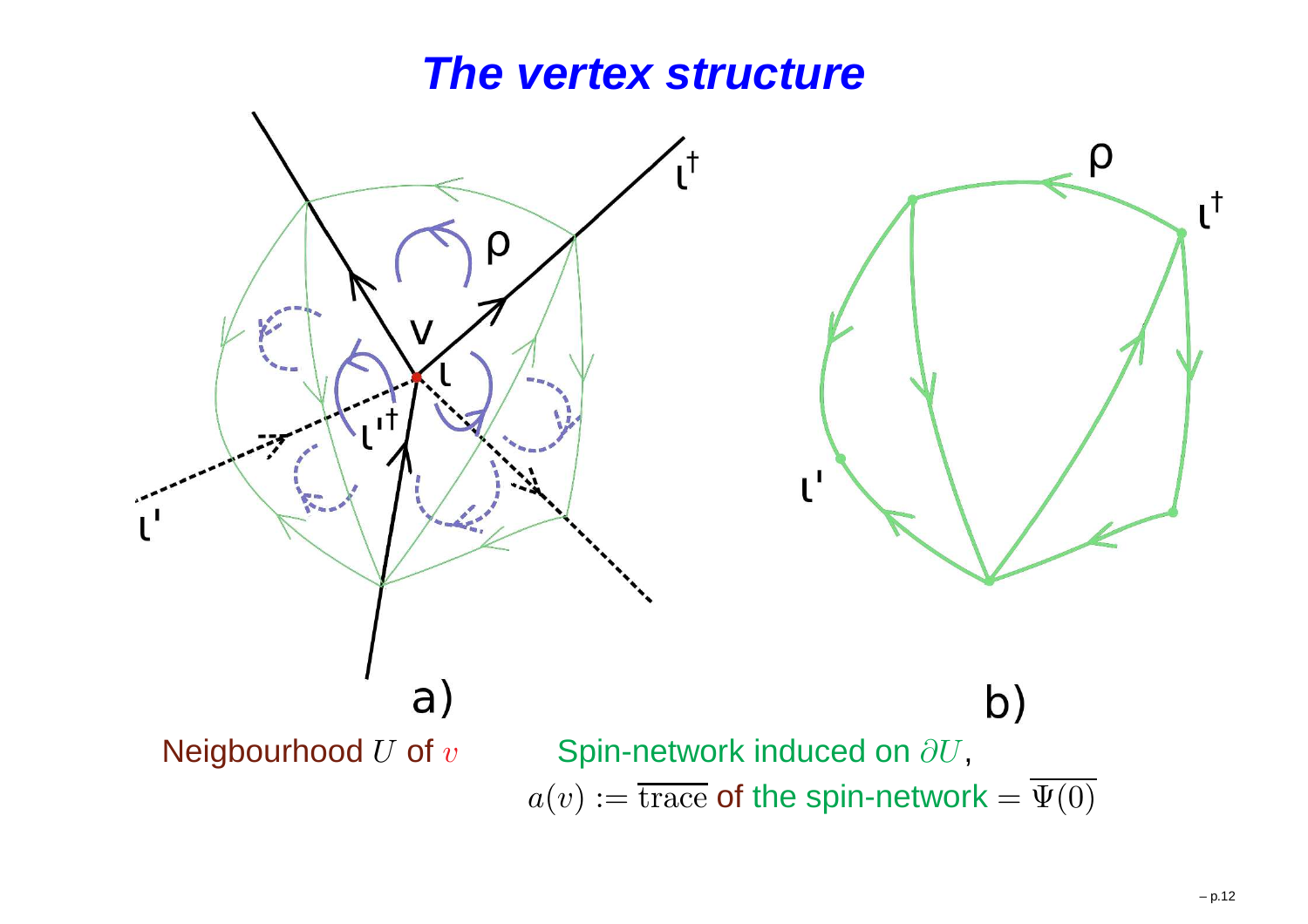#### **A no vertex spin-foam**

The spin-foam structure: A general spin-foam is glued from vertexneghbourhouds and no vertex spin-foams. A no vertex spin-foam:

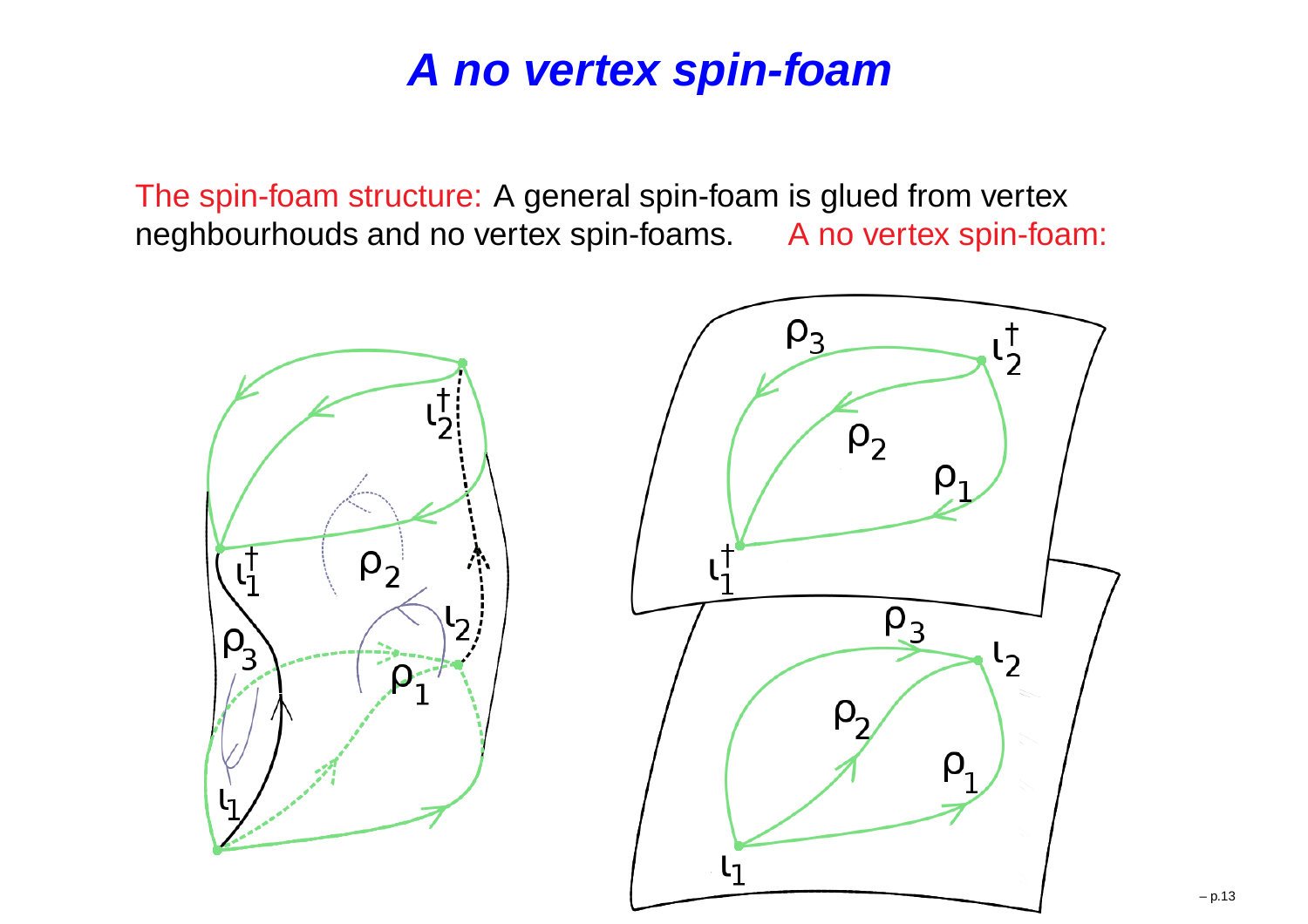## **The scheme of (Euclidean) SF models**

#### $G=\!\mathsf{SU}(2)\!\times\!\mathsf{SU}(2)$

- **•** the kinematical Hilbert space: spanned by the spin-network states, the spin-networks embedded in a given 3-manifold  $\Sigma$
- histories of spin-network states: embedded spin-foams in  $\Sigma\times\mathbb{R}$
- the Spin Foam aplitude:

$$
\prod_{\text{internal vertexes } v} a(v) \cdot \prod_{\text{faces } f} \dim(\rho_f) \cdot \prod_{\text{boundary vertexes } v} \|\iota_v\|
$$

- Simplicity constraints imposed on the intertwiners  $\iota$ :
	- the Barrett-Crane intertwiner we know that this choice was too restrictive, but since it was the obliging interwtiner untill recently, it is good to know it is easily generalizated to an arbitrary spin-foam
	- the EPRL intertwiner likelly to be the right, even easier to begeneralized
- Summing the SF amplitudes: with respect to elements of orthonormal basis in the subspaces of simple (EPRL) intertwiners  $\qquad \qquad _{\text{--} \text{p.14}}$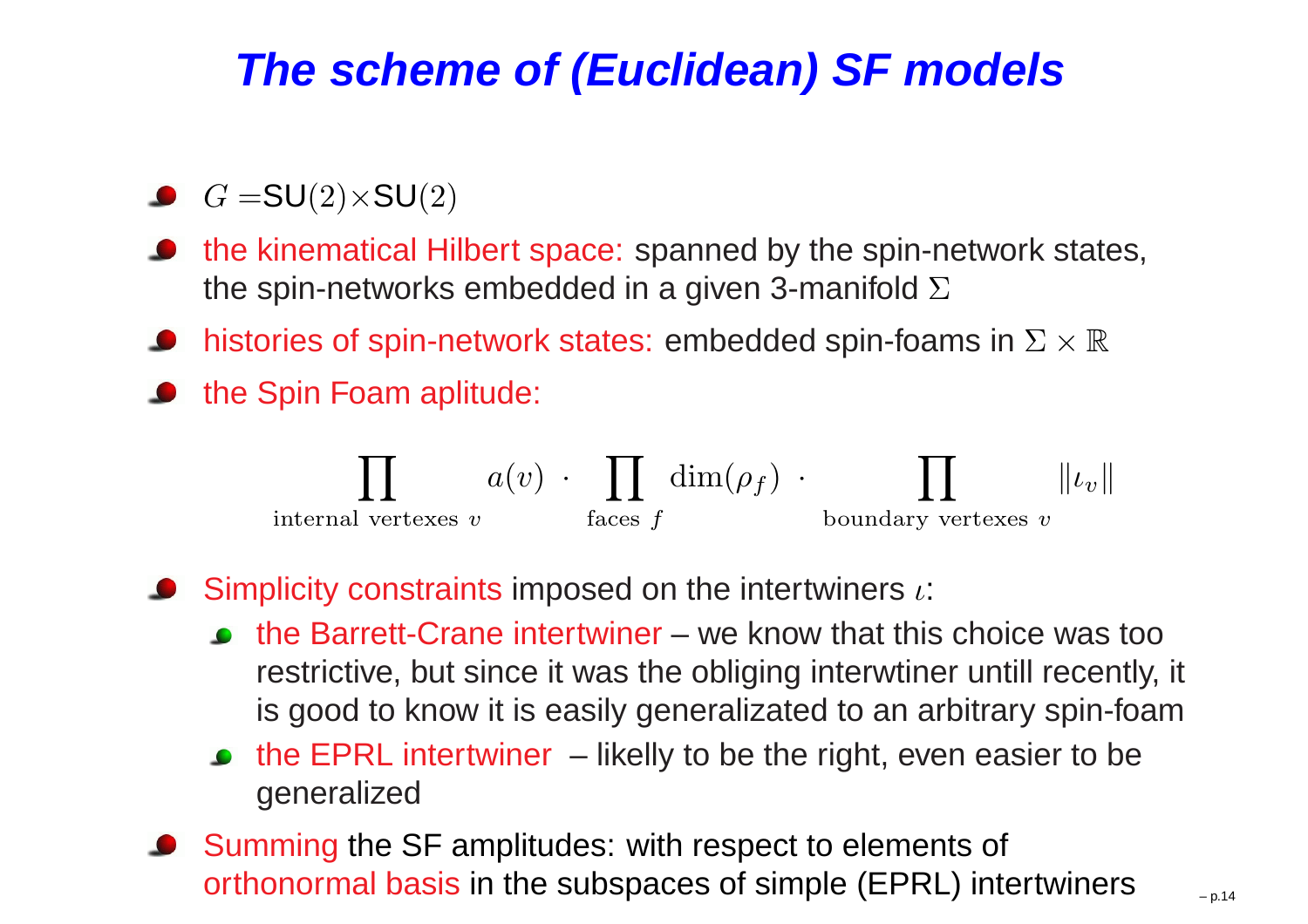#### **The Barrett-Crane intertwiner**

- a representation of  $\mathsf{SU}(2){\times}\mathsf{SU}(2)$  is a pair of  $\mathsf{SU}(2)$  representations  $(\rho_{j^+},\rho_{j^-})$  in  $\mathcal{H}_{j^+}\otimes\mathcal{H}$  $j^$ an intertwiner is  $\iota$  $\iota \in \text{Inv}\left(\right.$  $(\rho_{j_1^+})$  $_1^+,\rho_j^-)\otimes$  $\vee$  ...  $\otimes$   $(\rho_{j_n^+}$  $_{\frac{1}{n}},\rho_{j_{n}^{-}})\Big)$ = $\text{Inv}(\rho_{j_1^+}$ 1⊗ $\vee$  ...  $\otimes$   $\rho_{j_n^+})$   $\otimes$   $\mathrm{Inv}(\rho_{j_1^-})$ ⊗ $\circ$  ...  $\otimes$   $\rho_{j_n^-})$ Briefly speaking, the BC intertwiner is... the identity map $\text{Inv}(\rho_{j_1^-}$ provided  $j^{+}_{1}=j^{-}_{1}=:j_{1},\;\;\;...,\;\;\;j^{+}_{n}=j^{-}_{n}=:$ ⊗ $\vee$  ...  $\otimes \rho_{j_n}$ )  $\rightarrow \text{Inv}(\rho_{j_1^+})$ 1⊗ $\vee$  ...  $\otimes$   $\rho_{j_n^+})$  $j_1^+=j_1^-$ Exactly, let  $\iota_1,...,\iota_k\in\mathrm{Inv}(\rho_{j_1}\otimes...\otimes\rho_{j_n})$  be an  $\bar{i}_1 = i j_1, \dots, j_n^+$  $n^{\dagger} = j^-_n$  $\overline{n} =: j_n$  $\overline{1}$   $\overline{1}$   $\overline{1}$   $\overline{1}$   $\overline{1}$   $\overline{1}$   $\overline{1}$   $\overline{1}$   $\overline{1}$   $\overline{1}$   $\overline{1}$   $\overline{1}$   $\overline{1}$   $\overline{1}$   $\overline{1}$   $\overline{1}$   $\overline{1}$   $\overline{1}$   $\overline{1}$   $\overline{1}$   $\overline{1}$   $\overline{1}$   $\overline{1}$   $\overline{1}$   $\overline{$  $\otimes \rho_{j_n})$  be any orthonormal basis.  $\iota_{\rm BC}$  $\bm{A}$ + ${}_{1}^{+}...A$ + $\, n \,$  $\bm{A}$  $\frac{1}{1} ... A$  $\, n$  $=$   $\sum$  $\boldsymbol{k}$  $i=1$ <sup>l</sup>  $\bm{A}$  $\, + \,$  $^{+}_{1}...A$  $\, + \,$  $\boldsymbol{n}$  $\sum_{i=1}^{n} a_i \otimes a_i$  $\overrightarrow{iB_1} \dots B_n^ \epsilon$  $\, B \,$  $\frac{1}{1}A$  1 $j_1$  ... $\epsilon$  $\, B \,$  $\,n$  $\bm A$  $\,n$  $j_n$ where  $\epsilon_j \; \in \; \mathrm{Inv}(\mathcal{H}_j \otimes \mathcal{H}_j).$
- What is  $\iota_{\text{BC}}$  good for?

 $(\mathcal{O}\otimes 1)\,\iota_{\mathrm{BC}}\ =\ \pm(1\otimes \mathcal{O})\,\iota_{\mathrm{BC}}$  $\sqrt{1 + 1}$ whenever  $(\mathcal{O}\otimes 1)\,\epsilon_{j_1}\otimes...\otimes\epsilon_{j_n}~=~\pm(1\otimes \mathcal{O})\,\epsilon_{j_1}\otimes$  $\otimes \epsilon_{j_n}$  $= \pm (1 \otimes {\cal O}) \, \epsilon_{j_1} \otimes ...$  $\otimes \epsilon_{j_n}$ 

Given a graph colored by SU $(2)$  representations  $\rho_{j_I}$ , the coresponding Hilbert space of the BC spin-networks is either  $0$  or  $1$ – p.15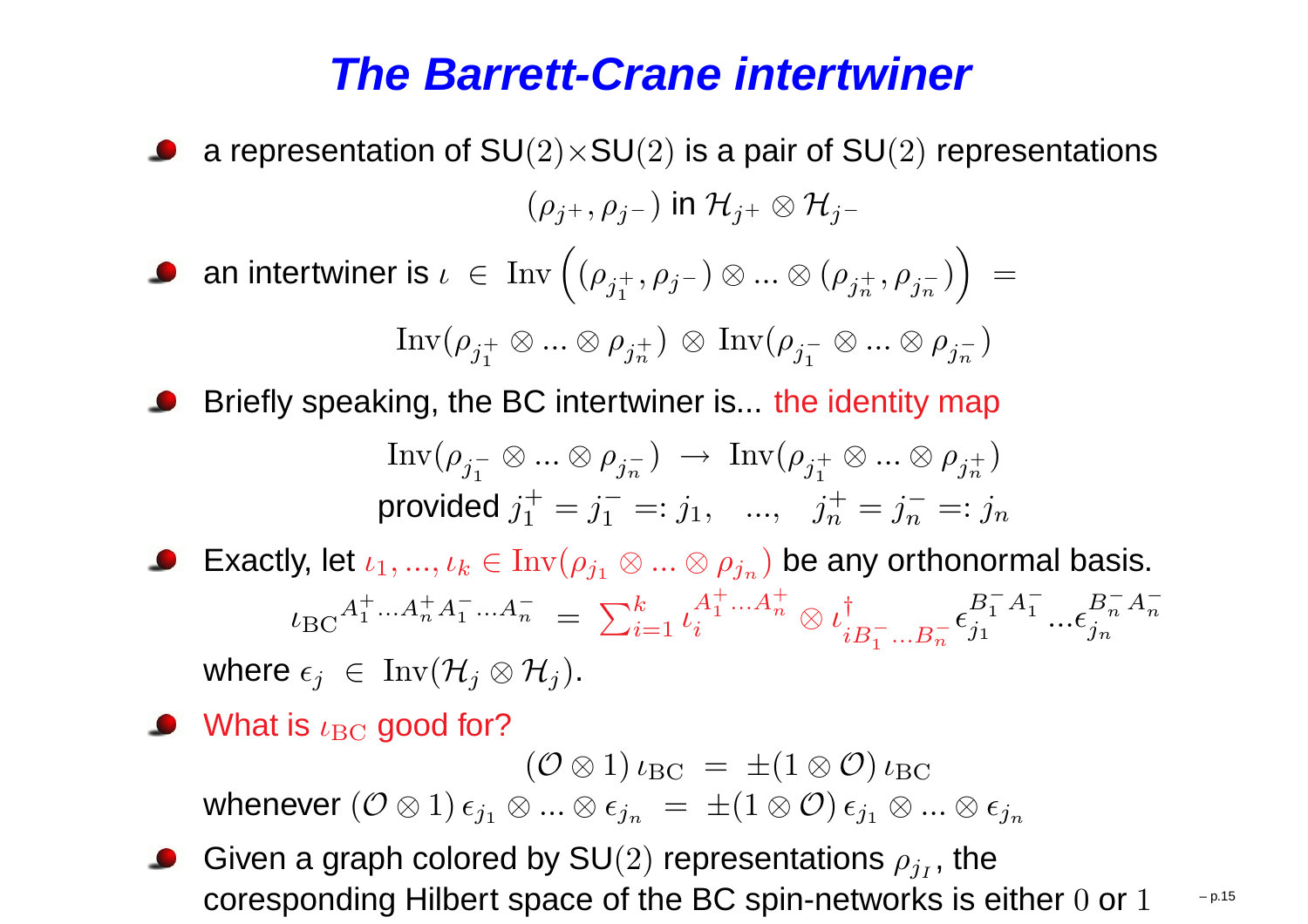#### **The EPRL intertwiner**

- a representation of  $\mathsf{SU}(2){\times}\mathsf{SU}(2)$  is a pair of  $\mathsf{SU}(2)$  representations  $(\rho_{j^+},\rho_{j^-})$  in  $\mathcal{H}_{j^+}\otimes\mathcal{H}$  $j^-$
- an intertwiner is  $\textrm{EPRL}~\in~\textrm{Inv}\left(\right.$  $(\rho_{j_1^+})$  $_1^+,\rho_j$ – )  $\otimes$  $\vee$  ...  $\otimes$   $(\rho_{j_n^+}$  $_{\frac{1}{n}},\rho_{j_{n}^{-}})\Big)$ = $\text{Inv}(\rho_{j_1^+}$ 1⊗ $\vee$  ...  $\otimes$   $\rho_{j_n^+})$   $\otimes$   $\mathrm{Inv}({\rho_{j_1^-}}$ ⊗ $\vee$  ...  $\otimes$   $\rho_{j_n^-})$

 $\mathrm{EPRL}^A$ + ${}_{1}^{+}...A$ + $\, n \,$  $\bm{A}$  $\frac{1}{1} ... A$  $\it n$  $\mathbf{r}\left( t\right) \ =\ \sum% \begin{array}{c} \mathbf{r}\left( 0\right) \mathbf{r} & \mathbf{0}\mathbf{0} \end{array} \mathbf{r}%$  $\,k$  $i=1$ <sup>l</sup>  $\bm{A}$  $\, + \,$  $^{+}_{1}...A$  $\, + \,$  $\, n \,$  $\frac{1}{i}$   $\cdots$   $\frac{n}{n}$   $\otimes$   $\iota$  $\frac{\dagger}{iB_{\pm}^+}$  $1^+...B_n^+$  $\,c\,$ B+ $^{+}_{1}A$  $B_1^{\dagger} A_1^{\dagger} D_1 ... c$ B $\,n$  $\,A$  $\it n$ D $\, n \,$  $n\quad \quad \ \ \, \mu \qquad \ \ \, \nu$  $\iota_{D_1...D_n}$ where:

\n- $$
c_i \in \text{Inv}(\mathcal{H}_{j_i^+} \otimes \mathcal{H}_{j_i^-} \otimes \mathcal{H}_{k_i}),
$$
\n- $j_i^+ = \frac{1}{2} |1 + \gamma| k_i, \quad j_i^- = \frac{1}{2} |1 - \gamma| k_i$
\n- $\iota \in \text{Inv}(\rho_{k_1^*} \otimes \ldots \otimes \rho_{k_n}^*).$
\n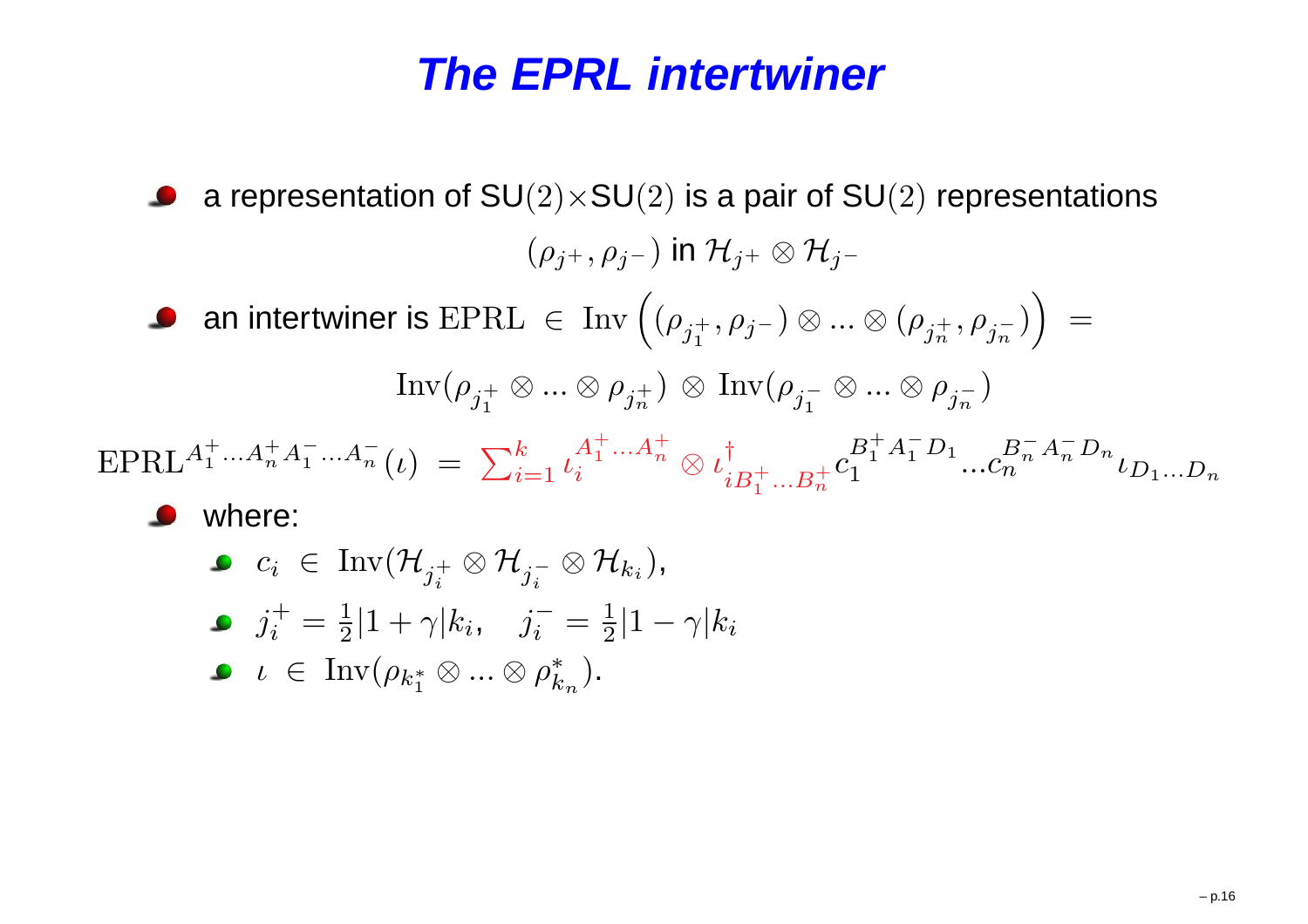# $\bm{\mathsf{The}}$  injectivity of  $\mathcal{I} \mapsto \iota_{\rm EPRL}$

The result: For every  $n$ -valent vertex, the EPRL map

 $\text{SU}(2)$  intertwiners  $\rightarrow$  EPRL intertwiners

is <mark>injective</mark>. The proof splits into two cases:

- $\gamma \geq 1$  case KKL 2009
	- only  $j^+ \ = \ j^- \ + \ k$  is used
	- $\bullet$  the key observation: the map

$$
\mathcal{H}_{j^-}\otimes\mathcal{H}_k\ \rightarrow\ \mathcal{H}_{j^-+k}
$$

does not kill simple tensor products

- $0\ <\ \gamma\ <\ 1$  case Kaminski
	- not only  $j^-$  +  $j^+$  =  $k$
	- the full  $j^{\pm}~=~\frac{1}{2} (1\pm \gamma) k$  was used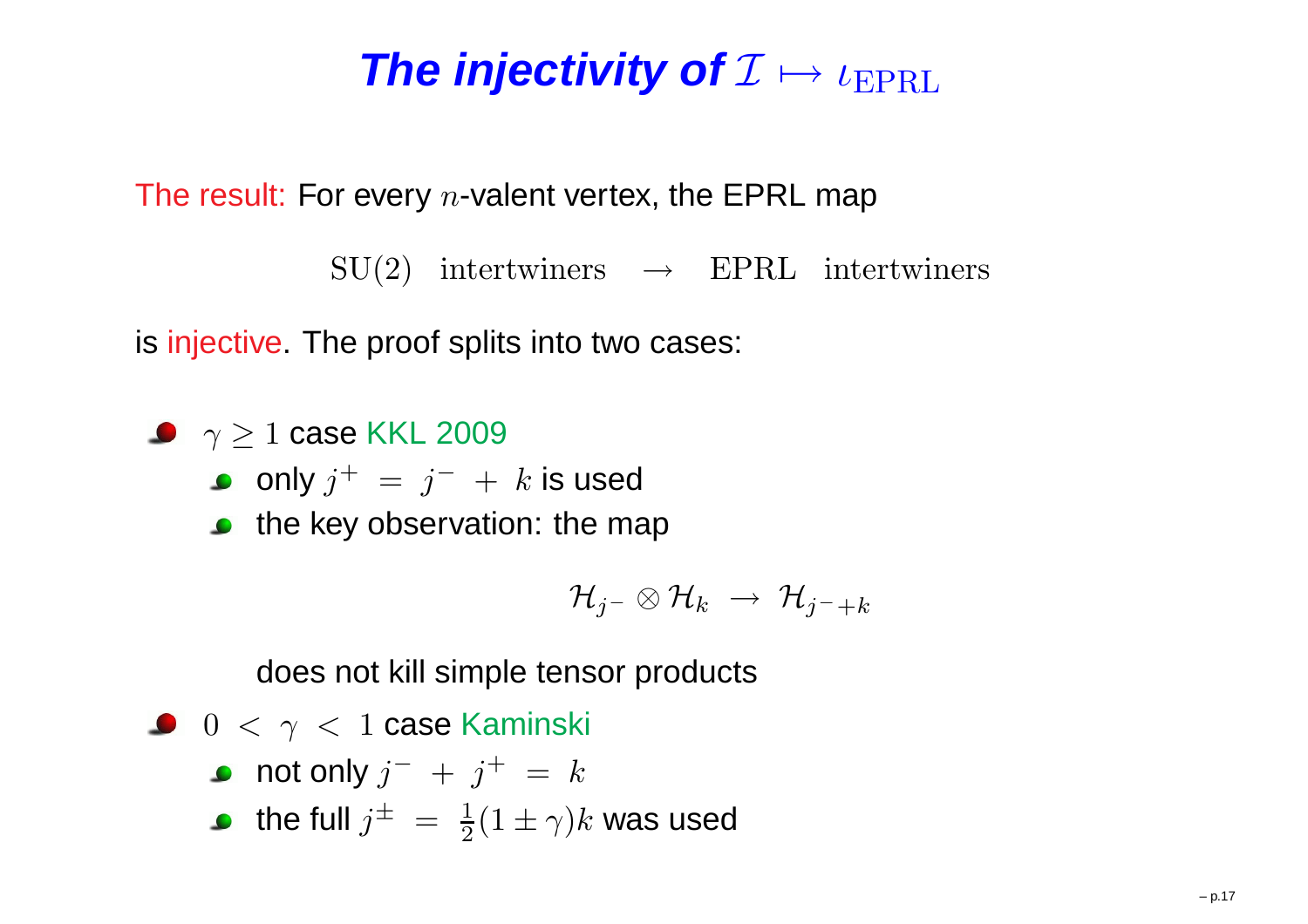## *The sketch of the proof for*  $\gamma < 1$

**given** 
$$
\iota \in \text{Inv}(\rho_{k_1} \otimes ... \otimes \rho_{k_n})
$$

let  $P_{k_{12},k_1k_2}\iota\neq 0$  be the projection onto the lowest possible  $k_{12},$ where  $P_{k_{12},k_1k_2}:\mathcal{H}_{k_1}\otimes\mathcal{H}_{k_2}$  $_2$   $\rightarrow$   $\mathcal{H}_{k_{12}}$ 

#### **O** we find

 $\iota' \,\,\in\,\,$  1  $' \in P_j$  $\frac{-}{12},j_1^-\,j_2^ \otimes P_{j^+_{12},j^+_{1}}$  $_{1}^{+}j_{2}^{+}$  $+\ln \sqrt{\rho_{j_1^-}}$ ⊗ $\vee$  ...  $\otimes$   $\rho_{j_n^-})$   $\otimes$   $\mathrm{Inv}(\rho_{j_1^+})$ 1⊗ $\vee$  ...  $\otimes$   $\rho_{j_n^+})$ such that

$$
j_{12}^- + j_{12}^+ = k_{12},
$$

and

 $(\text{EPRL}(\iota) | \iota') \neq 0.$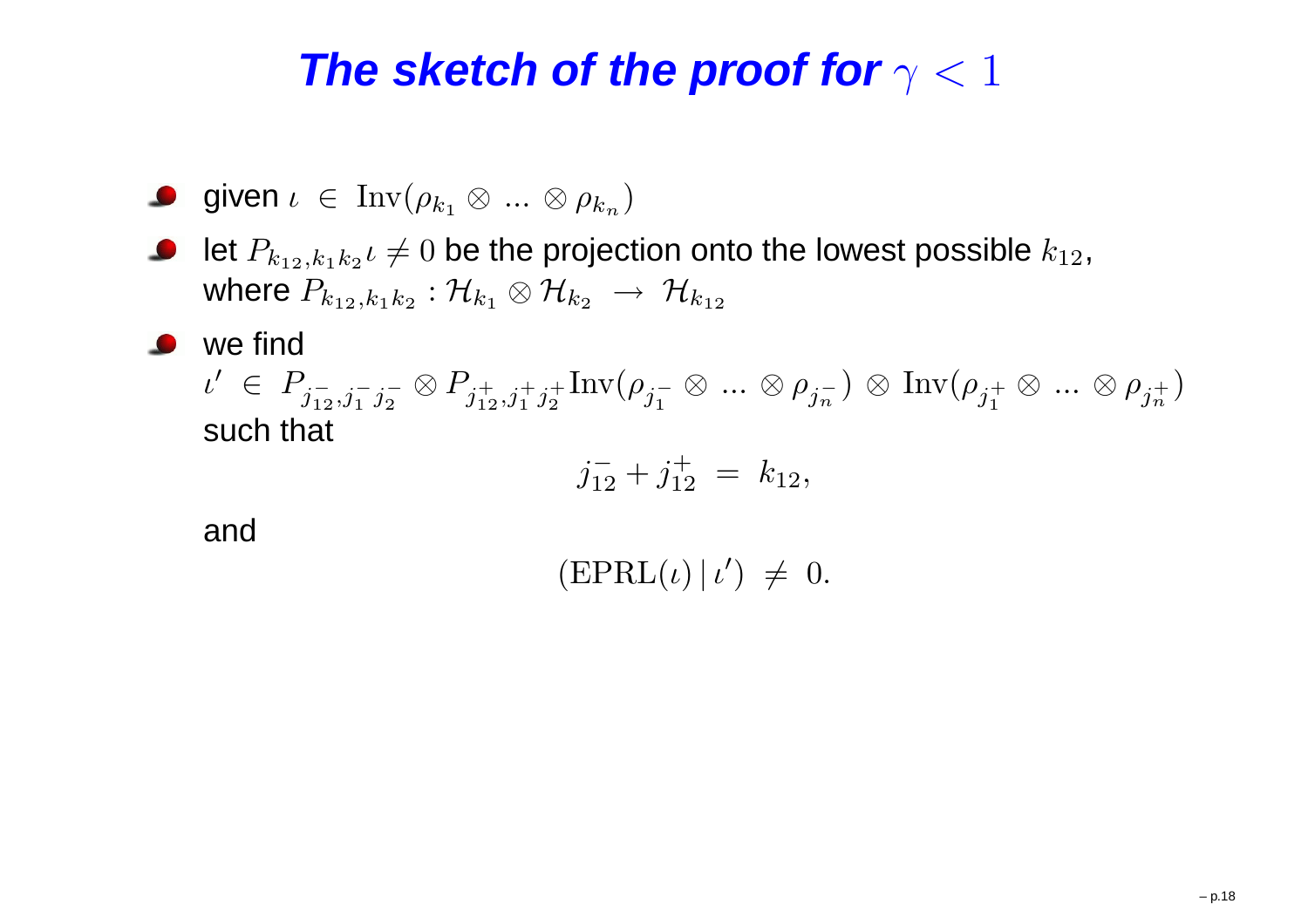#### **The limits**

- $\gamma \ \rightarrow \ \pm \infty$  . Exists at each level: the Holst action converges to the<br>Palatini action  $\,$  it  $-$  in the Laureline intertwiner converges to Palatini action,  $j^+=j^-, k=0$ , the EPRL intertwiner converges to the<br>PC intertwiner, all the EDDL derivation converges to a finite limit. BC intertwiner, all the EPRL derivation converges to <sup>a</sup> finite limit.
- **•** The limit that can not be extended to the entire derivation although the Holst action does converge perfectly well to the self dual action is

$$
\gamma = \pm 1. \tag{1}
$$

However the EPRL intertwiner has <sup>a</sup> limit in that case:

$$
j^{\mp} = 0, k = j^{\pm},
$$

and moreover

 $\text{EPRL}(\iota) = \iota,$ 

where  $\iota$  is an arbitrary SU(2) intertwiner, and the amplitude turns into the SU(2) BF amplitude. So the limit theory is the SU(2) BF theory. Strange: the self dual action still defines the same Einstein's(Euclidean) gravity.